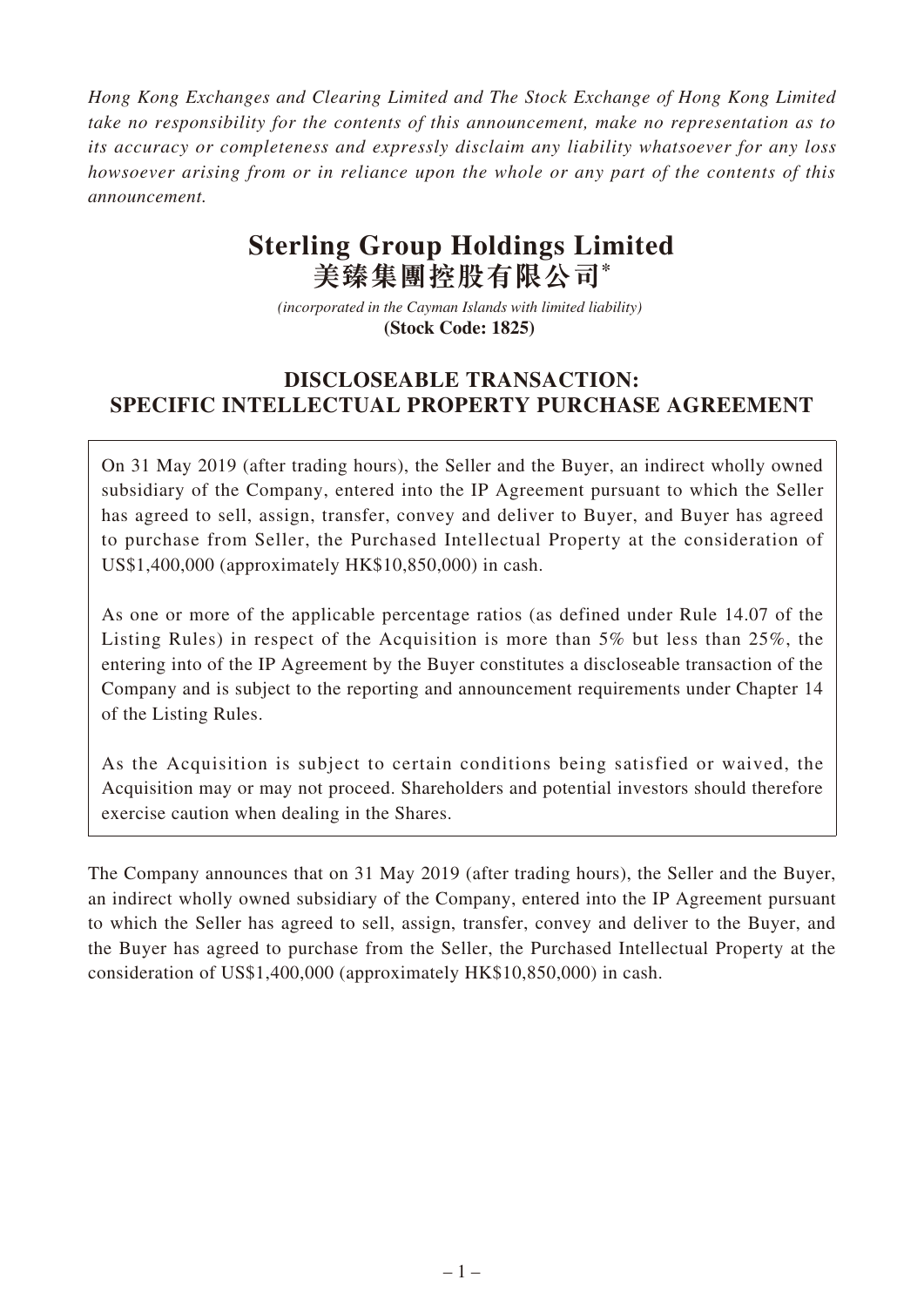#### **THE IP AGREEMENT**

The principal terms of the IP Agreement are set out below.

**Date:** 31 May 2019 (after trading hours)

**Parties:** (1) the Seller; and

(2) the Buyer

To the best of the Directors' knowledge, information and belief having made all reasonable enquiry, as at the date of the IP Agreement, each of the Seller and its ultimate beneficial owner(s) is a third party independent of the Company and connected persons (as defined in the Listing Rules) of the Company.

#### **Nature of the transaction and assets to be acquired**

Subject to the terms and conditions of the IP Agreement, Seller shall sell, assign, transfer, convey and deliver to Buyer, and the Buyer shall purchase from the Seller, free and clear of any liens, all of the Seller's right, title and interest in, to and under the following assets and rights (further details are set forth in the schedules to the IP Agreement), which relate to, or are used or held for use in connection with, the Business (collectively, the "**Purchased Intellectual Property**"):

- (1) digital files containing supplier lists and supplier files, and customer lists and customer files, and all catalogues and "customer manuals", maintained for a period of at least three (3) years prior to 1 May 2019;
- (2) trade names and trademarks;
- (3) URLs and social media handles, together with all associated passwords, log-in credentials and all other ownership rights related to such items;
- (4) digital files containing images, logos and type of the catalogues of the Seller for the twelve (12) months prior to the date of the IP Agreement;
- (5) digital files containing email addresses of customers and the total file size;
- (6) the email addresses used by the Seller that interface with customers;
- (7) all bills of materials, patterns and instructions for suppliers to cut, sew, process and package each of the Branded Products, whether available or stored in paper, electronic or other media; and
- (8) all intellectual property rights associated with the Business.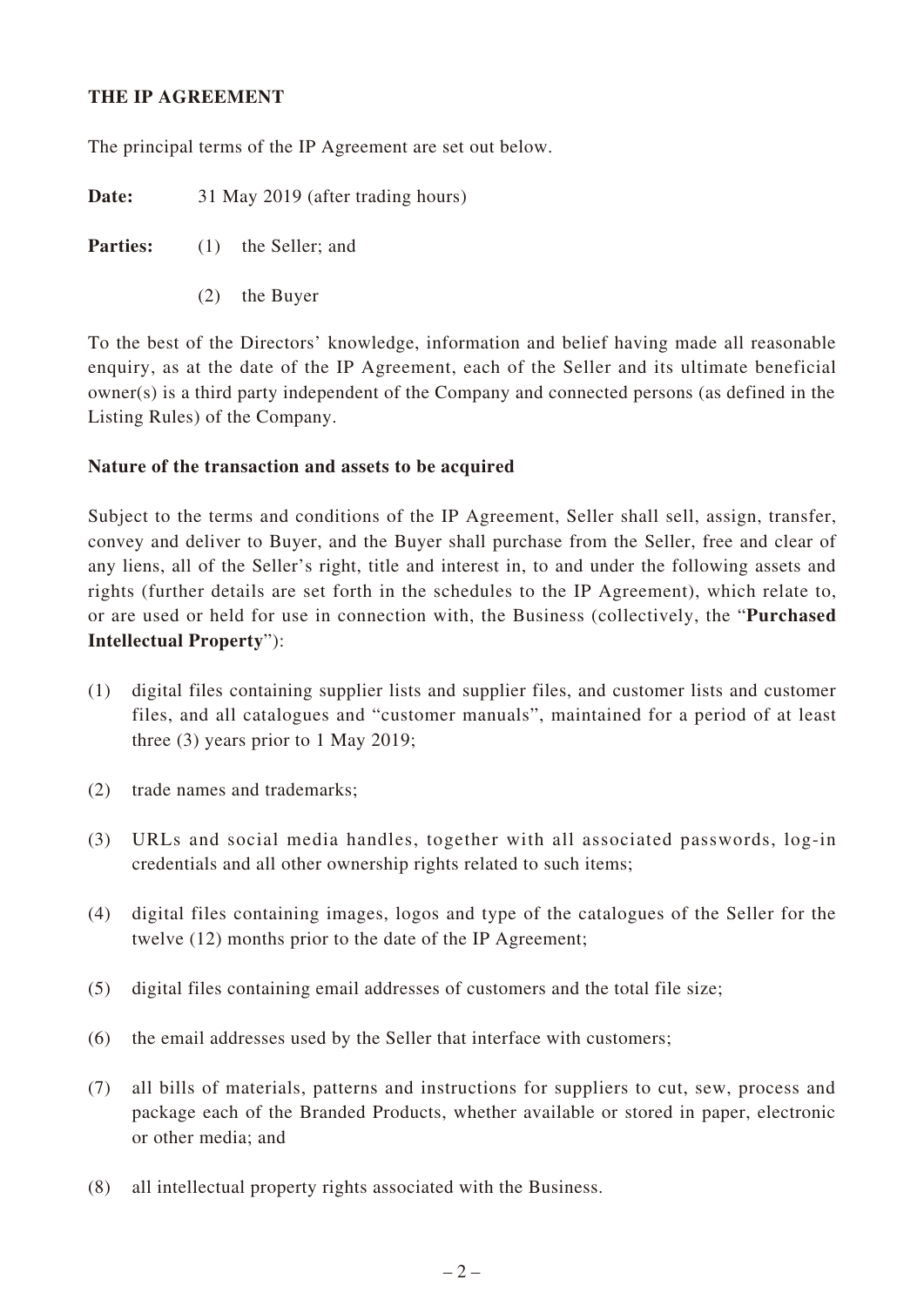The Purchased Intellectual Property is the only intellectual property necessary or appropriate in order for the Buyer to conduct the Business and to manufacture the products marketed under the Purchased Intellectual Property brands (the "**Branded Products**") or have the Branded Products manufactured for the Seller.

For further information about the Purchased Intellectual Property brands, please refer to the section "Information on the Purchased Intellectual Property Brand" in this announcement.

## **Consideration**

The Buyer has deposited the Purchase Price with the Disbursing Agent on or prior to the date of the IP Agreement and shall instruct the Disbursing Agent to disburse the Purchase Price in accordance with the terms of the IP Agreement.

At the Closing, provided that all conditions set forth in the IP Agreement have been satisfied, or any such condition has been waived or modified in writing by the Buyer and/or Seller, as the case may be, the Disbursing Agent shall deliver the Purchase Price, by wire transfer of immediately available funds, in the amounts and to the bank accounts designated in writing by Seller at least three (3) Business Days prior to the Closing Date, or such later date as may be agreed to by the Buyer and the Seller.

In the event that the Closing has not occurred by 14 June 2019 (or such later date as may be agreed to in writing by the Seller and the Buyer) due to: (i) the Seller's breach of the IP Agreement or (ii) the Seller's failure to satisfy any of its conditions to closing, then the Disbursing Agent shall return the Purchase Price to the Buyer.

In the event the Closing has not occurred by 14 June 2019 (or such later date as may be agreed to in writing by the Seller and the Buyer) due to: (i) the Buyer's breach of the IP Agreement or (ii) the Buyer's failure to satisfy any of its conditions to closing, then the Disbursing Agent shall disburse the Purchase Price to entities designated by the Seller in accordance with the terms of the IP Agreement.

The Purchase Price was determined after arm's length negotiations between the Buyer and the Seller on normal commercial terms with reference to (i) the reputation and history of the Brand; (ii) the amount of Royalty Payment pursuant to the License Agreement with an annual minimum amount of US\$120,000 (approximately HK\$930,000); and (iii) the opportunity for business development of the Brand in areas outside the Territories, such as in Asia and Europe.

The Purchase Price will be financed by external financing and internal resources of the Group.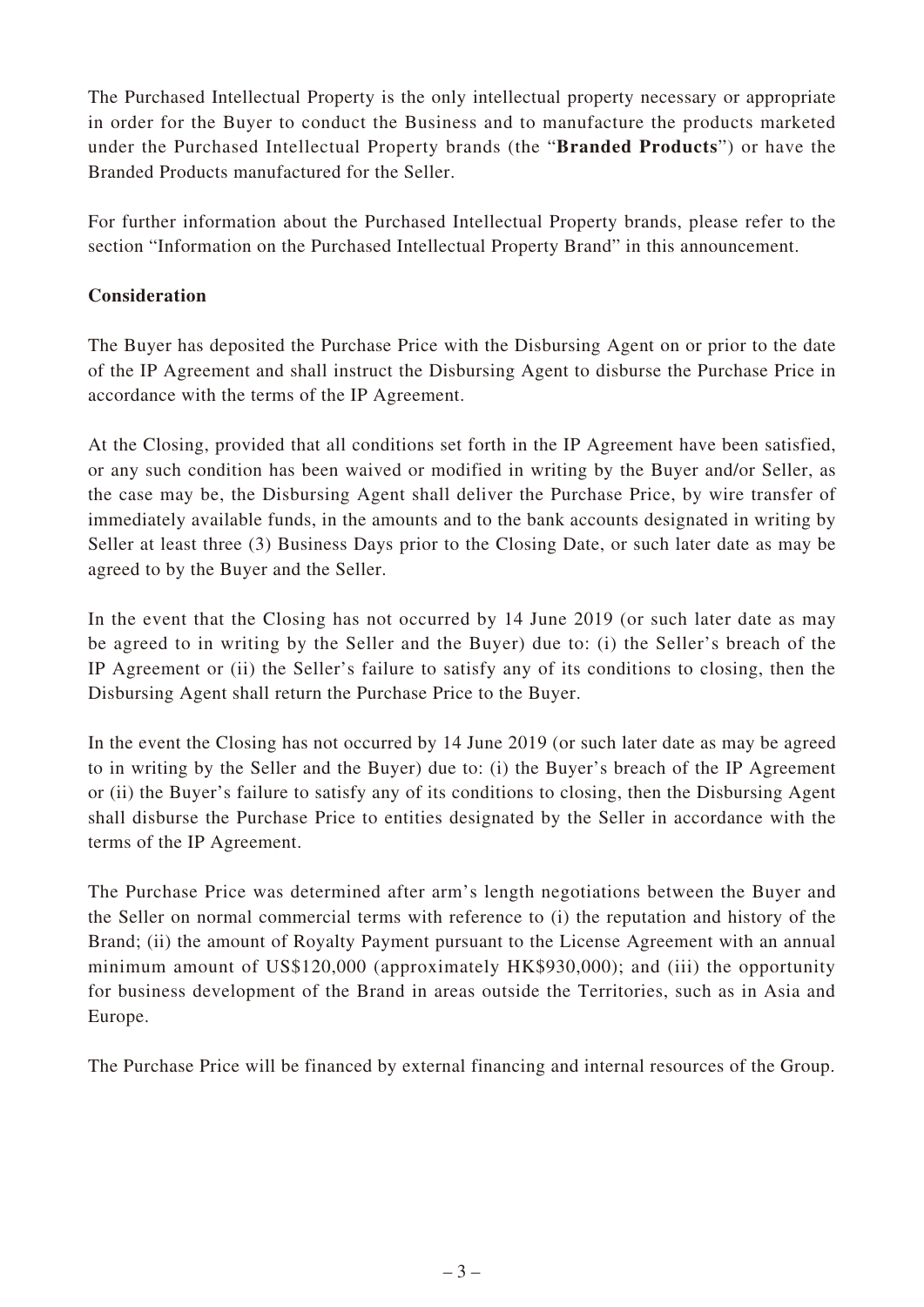#### **The Closing and the conditions**

The Closing shall take place no later than two (2) Business Days after the seventh (7) calendar day after execution of the IP Agreement (the "**Closing Date**"), unless the Buyer shall determine in its discretion to waive the seven day period, but shall remain subject to the satisfaction of the conditions to closing as set out in the IP Agreement.

The obligations of the Buyer under the IP Agreement are subject to the fulfillment, prior to or at the Closing, of the following conditions, any one or more of which may be waived in writing by the Buyer in its sole discretion:

- (i) the Seller shall have executed and delivered to the Buyer the documents and items specified in the IP Agreement;
- (ii) each of the representations and warranties by the Seller contained in the IP Agreement or in any exhibit, schedule or document delivered pursuant thereto shall be true and correct in all material respects at and as of the Closing Date with the same force and effect as though made at and as of the Closing Date;
- (iii) the Seller shall have performed and complied in all material respects with all the covenants, agreements, obligations and conditions required by the IP Agreement to be performed or complied with by Seller at or prior to the Closing Date;
- (iv) all consents of other third parties that may reasonably be required in connection with the execution of the IP Agreement or the effectuation of the transaction contemplated therein shall have been duly obtained and shall be in full force and effect on the Closing Date;
- (v) no temporary restraining order, preliminary or permanent injunction, or cease and desist order, issued by any court or Governmental Authority preventing the consummation of the transaction contemplated under the IP Agreement shall be in effect at the Closing Date, and no proceeding by any court or Governmental Authority seeking to restrict or prohibit the transfer and exchange contemplated under the IP Agreement or the consummation of the Closing shall be pending or threatened on the Closing Date; and
- (vi) The execution and delivery of all documents related to and the closing of the surrender and asset sale agreement dated 30 May 2019.

The obligations of the Seller under the IP Agreement are subject to the fulfillment, prior to or at the Closing, of the following conditions, any one or more of which may be waived in writing by the Seller in its sole discretion:

(i) the Buyer shall have executed and delivered to the Seller the documents and items specified in the IP Agreement (including the executed License Agreement);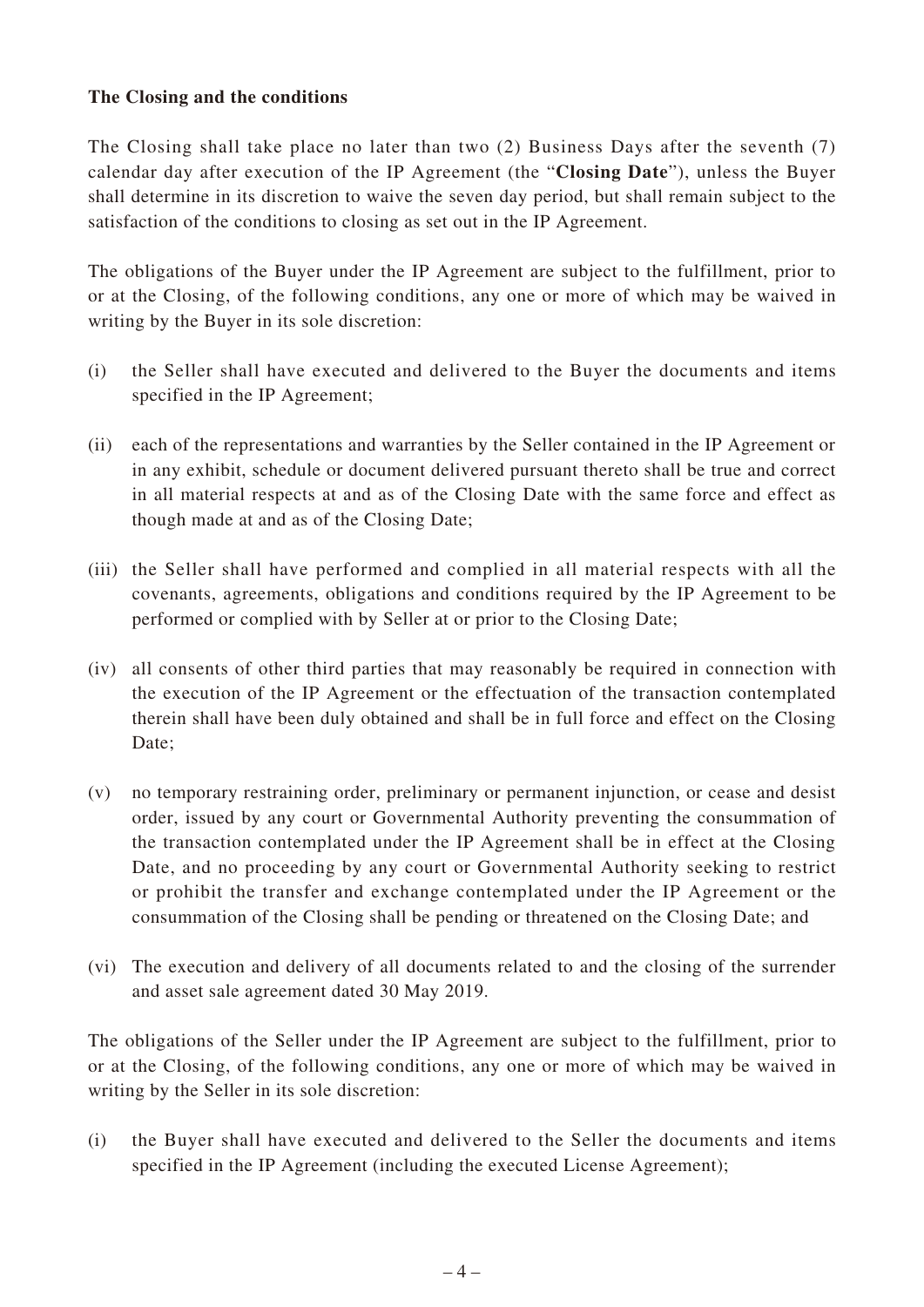- (ii) each of the representations and warranties by the Buyer contained in the IP Agreement shall be true and correct in all material respects at and as of the Closing Date with the same force and effect as though made at and as of the Closing Date;
- (iii) the Buyer shall have performed and complied in all material respects with all the covenants, agreements, obligations and conditions required by the IP Agreement to be performed or complied with by it at or prior to the Closing Date;
- (iv) all permits, authorizations, approvals and consents of any Governmental Authority, and all consents of other third parties that may reasonably be required in connection with the execution of the IP Agreement or the effectuation of the transaction contemplated under the IP Agreement shall have been duly obtained and shall be in full force and effect on the Closing Date; and
- (v) no temporary restraining order, preliminary or permanent injunction, or cease and desist order, issued by any court or Governmental Authority preventing the consummation of the transaction contemplated under the IP Agreement shall be in effect at the Closing Date, and no proceeding by any court or Governmental Authority seeking to restrict or prohibit the transfer and exchange contemplated under the IP Agreement or the consummation of the Closing shall be pending or threatened on the Closing Date.

#### **INFORMATION ON THE PURCHASED INTELLECTUAL PROPERTY BRAND**

The Branded Products are marketed under the American premium lifestyle apparel brand "J. Peterman" (the "**Brand**"). The Brand was founded in 1988. The range of products under the Brand cover shirts, pants and shorts, suits and blazers, outerwear, sweaters, vests, sleepwear, 1903 collection, hats, footwear, luggage and bags.

#### **INFORMATION ON THE GROUP**

The Group is an apparel manufacturer headquartered in Hong Kong providing a one-stop apparel manufacturing solution for its customers. The Group manufactures a wide range of apparel products such as outerwear, bottoms, tops and other products. The majority of the customers are international apparel brands that are headquartered in the U.S. and certain European countries such as the U.K. with their products sold around the world. In particular, the Group has established a long standing relationship with its largest customer who is an international apparel brand headquartered in the U.S. since the 1990s. In recent years, the Group has actively diversified its customer base and product portfolio.

## **INFORMATION ON THE SELLER**

The Seller is a Delaware, U.S. limited liability company and engaged in, among other things, the business of direct-to-consumer multi-channel retailing, providing a broad range of products to consumers and small businesses marketed under the Brand. The business was founded by John Peterman in 1988.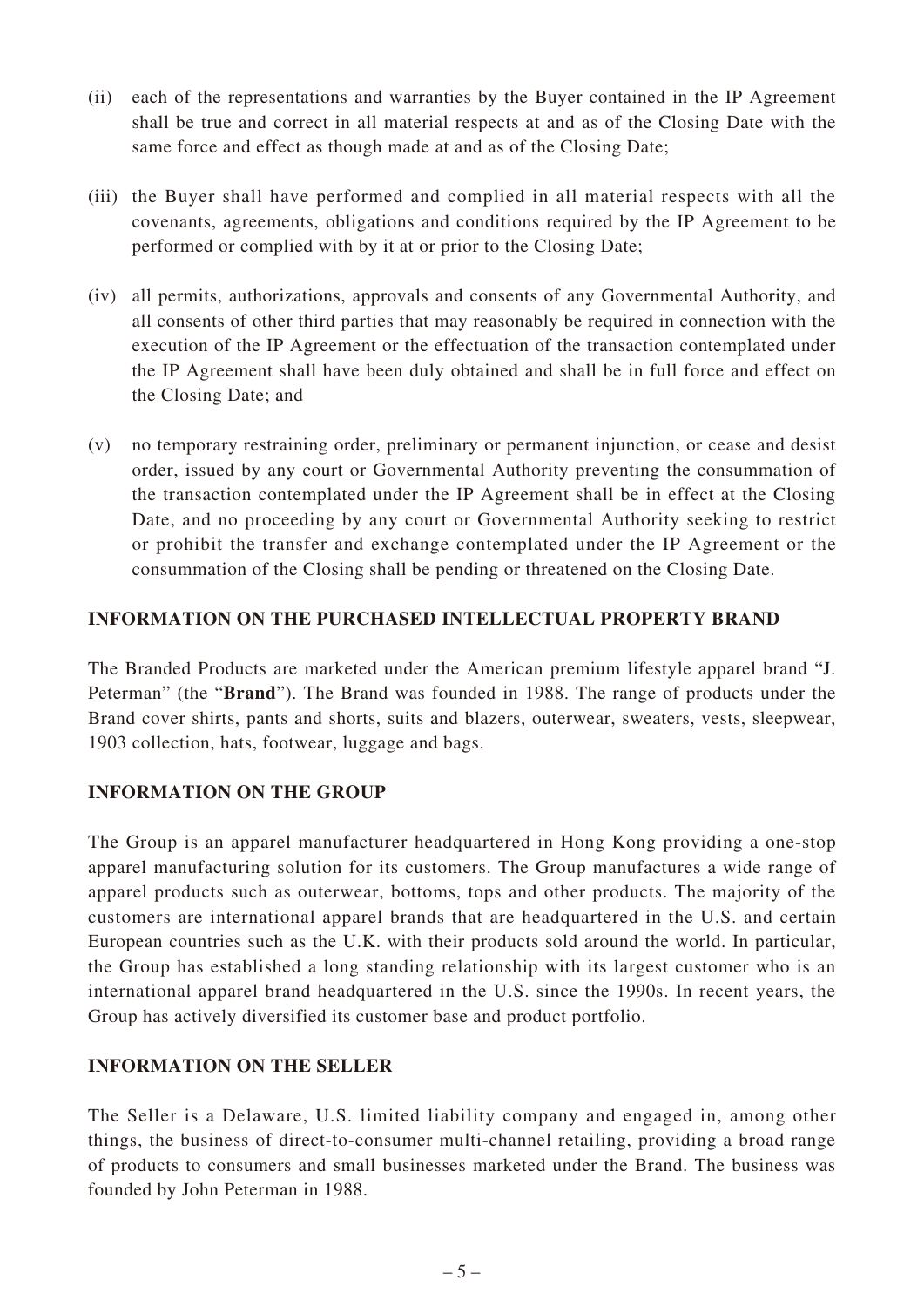## **REASONS AND BENEFITS OF THE ACQUISITION**

The reasons and benefits of the Acquisition are as follows:

- 1. The product offerings under the Brand are mostly unique traditional classic apparels and accessories in the mid to high price segment of the market which is consistent with the Group's market positioning;
- 2. J. Peterman is an U.S. brand with about 30 years of history and has good name recognition. The Acquisition provides an avenue for growth of the Group's apparel manufacturing business by paving the way for the Group's entry into OBM (Own Brand Manufacturer) business by developing the Group's own customer base;
- 3. Taking into account (i) the Purchase Price of the Acquisition in the amount of US\$1,400,000 (approximately HK\$10,850,000) and (ii) the minimum annual Royalty Payment to be received by the Group pursuant to the License Agreement in the amount of US\$120,000 (approximately HK\$930,000) from the Territories alone, the Acquisition is a low-cost and low-risk opportunity for entry into brand ownership;
- 4. There are potentially a number of other opportunities for the Group to monetize the Brand's value in Asia or Europe, such as licensing the Brand to apparel distributors/ retailers in other markets, or even for other non-apparel products; and
- 5. Pursuant to the License Agreement, the Buyer shall be the exclusive manufacturer and/ or sourcing agent for all Products sold by the Seller. This offers an opportunity for the Group to expand the range of products from Asia sources that the Group may be able to supply to the Seller.

The Directors are of the view that the terms of the IP Agreement are fair and reasonable and the entering into of the IP Agreement is in the interests of the Company and the Shareholders as a whole.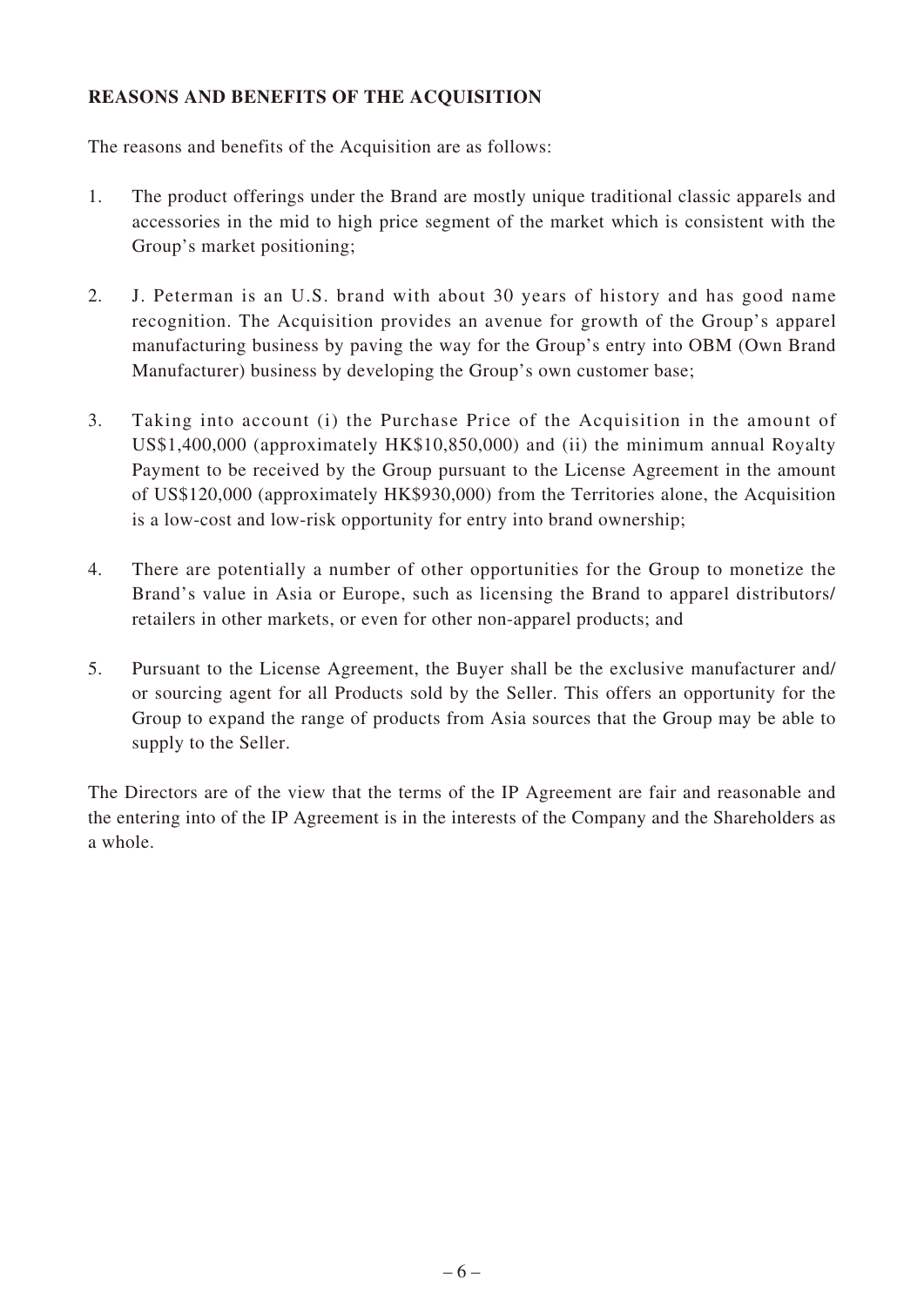#### **THE LICENSE AGREEMENT**

In accordance with the terms and conditions of the IP Agreement, on 31 May 2019 (after trading hours), the Buyer (as licensor) and the Seller (as licensee) entered into the License Agreement pursuant to which the Buyer grants to the Seller, and the Seller accepts, a nontransferable license, without the right to sublicense (except to the Seller's manufacturers and/ or sublicensees pre-authorized in writing by the Buyer and that are in direct privity with the Seller and subject to strict compliance with the terms of the License Agreement) to utilize the Licensed Intellectual Property of the Buyer in the manufacturing, marketing, sale, and distribution of Products solely within the Territory.

During the Term of the License Agreement, subject to the Seller's continued compliance with the terms and conditions of the License Agreement, the Buyer agrees that, except as expressly provided in the License Agreement, the rights set forth in the above paragraph with respect to sales and marketing shall be exclusive to the Seller solely within the Territory and solely with respect to the Products, and the Buyer will not license or sublicense to any other person the right to use the Licensed Intellectual Property for any of the Products within the Territory.

Pursuant to the License Agreement, the Seller shall pay to the Buyer a royalty (each such payment a "**Royalty Payment**") in an amount equal to (the "**Calculation**") (i) 0.4% of all Gross Sales for the first US\$40,000,000 of Products bearing or utilizing any of the Licensed Intellectual Property in any cumulative rolling trailing twelve (12) months period after the date of the License Agreement, and (ii) once Gross Sales in any cumulative rolling trailing twelve (12) months period after the date of the License Agreement exceed US\$40,000,000 (the "**\$40 Million Date**") 1% of Gross Sales on all Gross Sales commencing on and continuing after the \$40 Million Date through the remainder of the Term. Starting with the 2020 calendar year, the minimum amount of the Royalty Payment for each calendar year during the Term shall be US\$120,000, even if the amount of the Royalty Payment calculated pursuant to the Calculation is less than US\$120,000. For the last partial calendar year during the Term, the minimum Royalty Payment amount shall be equal to the product of: (i) US\$120,000, and (ii) the number of days the License Agreement was enforce during the last year, divided by 365.

#### **LISTING RULES IMPLICATION**

As one or more of the applicable percentage ratios (as defined under Rule 14.07 of the Listing Rules) in respect of the Acquisition is more than 5% but less than 25%, the entering into of the IP Agreement by the Buyer constitutes a discloseable transaction of the Company and is subject to the reporting and announcement requirements under Chapter 14 of the Listing Rules.

As the Acquisition is subject to certain conditions being satisfied or waived, the Acquisition may or may not proceed. Shareholders and potential investors should therefore exercise caution when dealing in the Shares.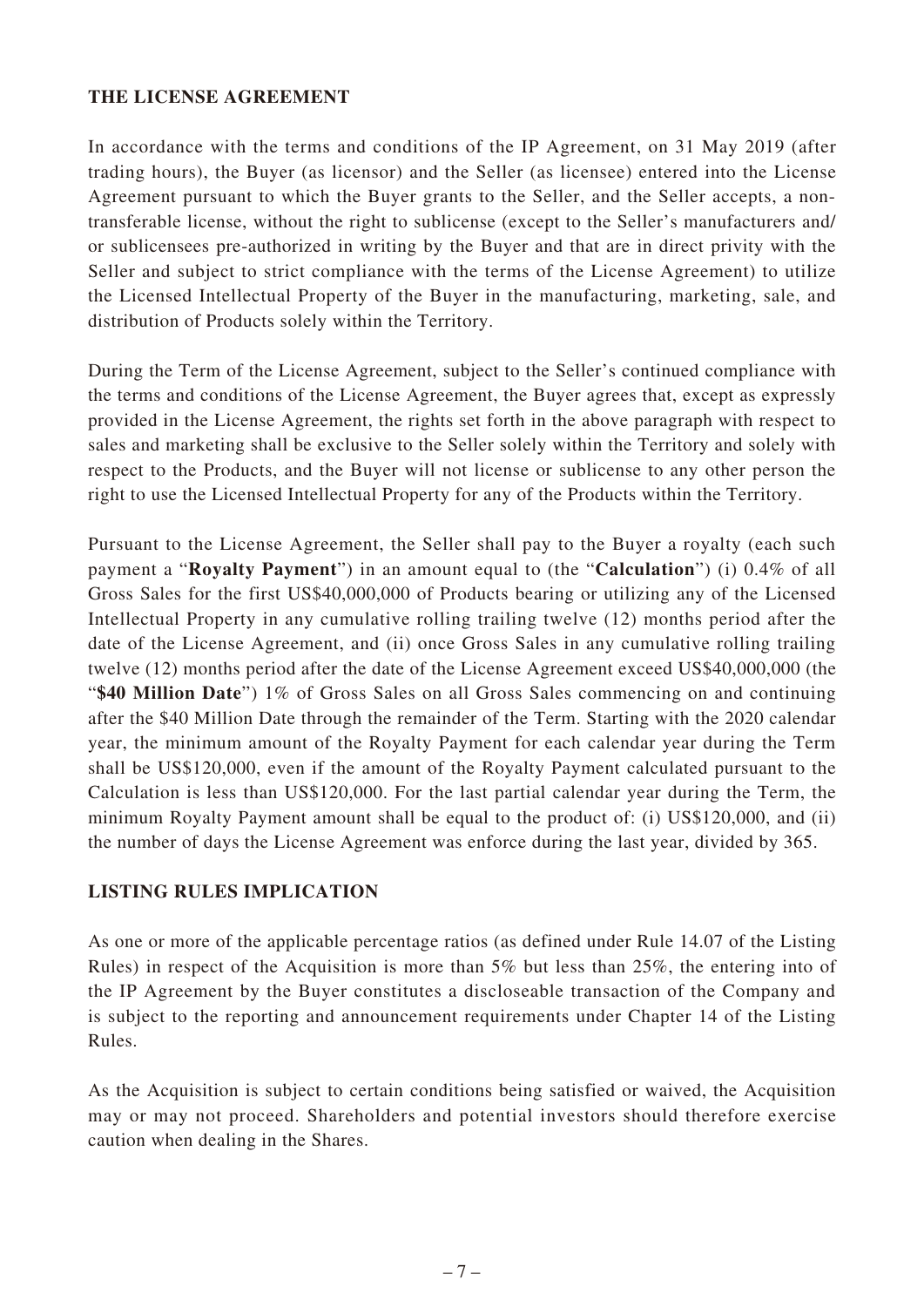# **DEFINITIONS**

In this announcement, unless the context otherwise requires, the following expressions shall have the following meanings when used herein:

| "Acquisition"      | the acquisition of the Purchased Intellectual Property by the<br>Buyer from the Seller pursuant to the IP Agreement                                                                                                                                                                |
|--------------------|------------------------------------------------------------------------------------------------------------------------------------------------------------------------------------------------------------------------------------------------------------------------------------|
| "Board"            | the board of Directors                                                                                                                                                                                                                                                             |
| "Brand"            | has the meaning ascribed to it under the section "Information"<br>on the Purchased Intellectual Property Brand" of this<br>announcement                                                                                                                                            |
| "Branded Products" | has the meaning ascribed to it under the section "Nature"<br>of the transaction and assets to be acquired" of this<br>announcement                                                                                                                                                 |
| "Business"         | the business of direct-to-consumer multi-channel retailing,<br>providing a broad range of products marketed under the<br>Purchased Intellectual Property brands to consumers and<br>small businesses                                                                               |
| "Business Days"    | any day excluding Saturday, Sunday and any day which is<br>a legal holiday under the Laws of the State of Ohio, U.S. or<br>is a day on which banking institutions located in the State<br>of Ohio, U.S. are authorized or required by law or other<br>governmental action to close |
| "Buyer"            | Asiamax Holdings Limited, a company incorporated in Hong<br>Kong and an indirectly wholly owned subsidiary of the<br>Company                                                                                                                                                       |
| "Calculation"      | has the meaning ascribed to it under the section "The License"<br>Agreement" of this announcement                                                                                                                                                                                  |
| "Closing"          | the closing of the transactions contemplated by the IP<br>Agreement                                                                                                                                                                                                                |
| "Closing Date"     | has the meaning ascribed to it under the section "The Closing"<br>and the conditions" of this announcement                                                                                                                                                                         |
| "Company"          | Sterling Group Holdings Limited, a company incorporated<br>in the Cayman Islands with limited liability and the issued<br>Shares are listed on the Stock Exchange                                                                                                                  |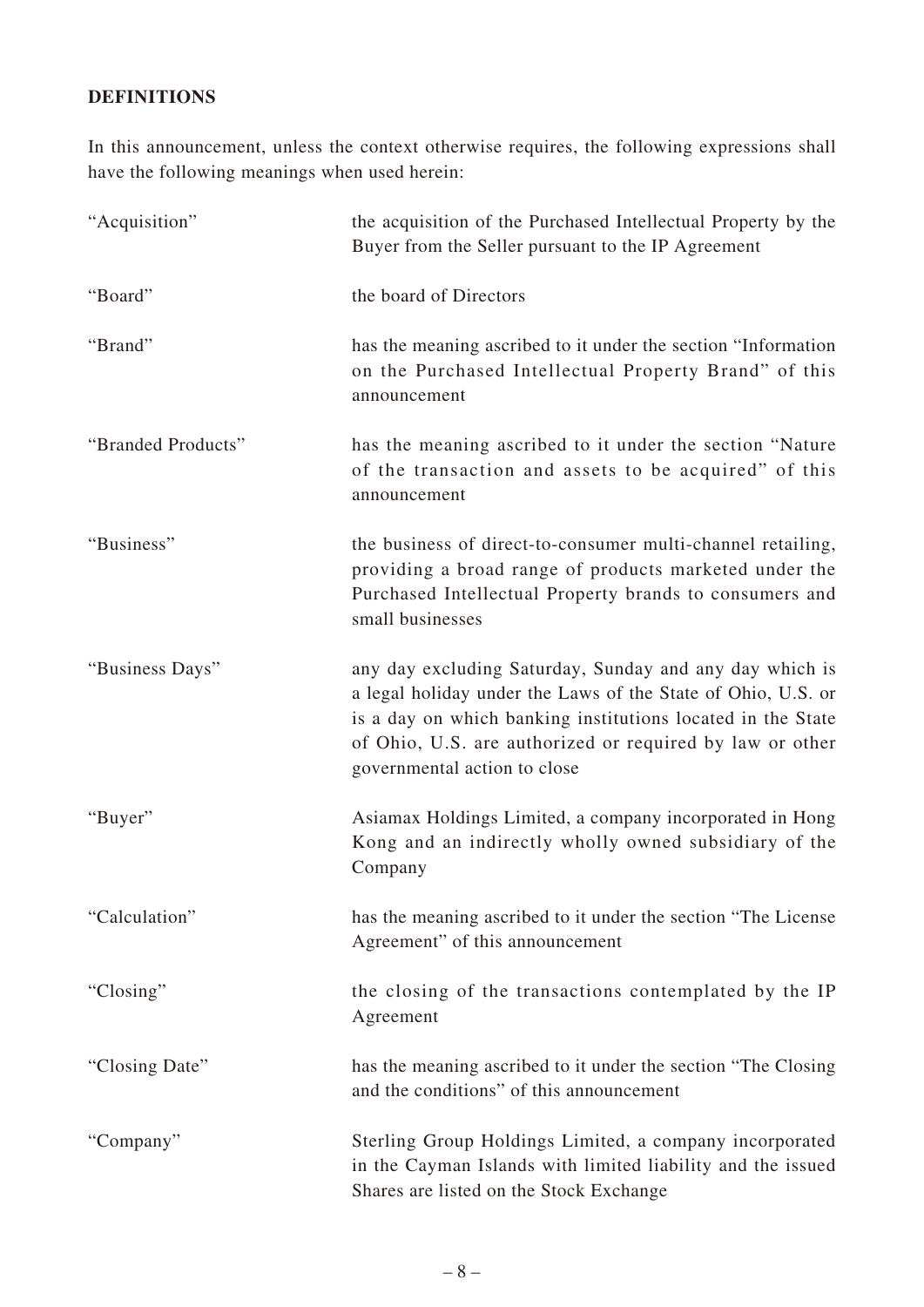| "Directors"                         | directors of the Company                                                                                                                                                                                                                                                                                                                                                                                                                                               |
|-------------------------------------|------------------------------------------------------------------------------------------------------------------------------------------------------------------------------------------------------------------------------------------------------------------------------------------------------------------------------------------------------------------------------------------------------------------------------------------------------------------------|
| "Disbursing Agent"                  | the legal counsel to the Buyer in respect of the IP Agreement                                                                                                                                                                                                                                                                                                                                                                                                          |
| "Governmental Authority"            | any entity exercising executive, legislative, judicial,<br>regulatory or administrative functions of or pertaining to<br>government, including any federal, state, local or foreign<br>government or any subdivision, agency, instrumentality,<br>authority (including any regulatory, administrative, and self-<br>regulatory authority), department, commission, board or<br>bureau thereof or any federal, state, local or foreign court,<br>arbitrator or tribunal |
| "Gross Sales"                       | all gross sale generated or earned by the Seller in connection<br>with the manufacturing, marketing, sale and/or distribution<br>of the Products utilizing Licensed Intellectual Property,<br>less (i) sales taxes, and (ii) shipping expenses, but without<br>any deductions for financing, taxes, uncollectible accounts,<br>or manufacturing, distributions, advertising, marketing or<br>promotion expenses of any kind                                            |
| "Group"                             | the Company and its subsidiaries                                                                                                                                                                                                                                                                                                                                                                                                                                       |
| "Hong Kong"                         | the Hong Kong Special Administrative Region of the PRC                                                                                                                                                                                                                                                                                                                                                                                                                 |
| "HK\$"                              | Hong Kong dollars, the lawful currency of Hong Kong                                                                                                                                                                                                                                                                                                                                                                                                                    |
| "IP Agreement"                      | the specific intellectual property purchase agreement dated<br>31 May 2019 and entered into between the Buyer and the<br>Seller in relation to the Acquisition                                                                                                                                                                                                                                                                                                         |
| "License Agreement"                 | the license agreement dated 31 May 2019 and entered into<br>between the Buyer (as licensor) and the Seller (as licensee)<br>in relation to, among others, the grant of non-transferable<br>license by the Buyer to the Seller to utilize the Licensed<br><b>Intellectual Property</b>                                                                                                                                                                                  |
| "Licensed Intellectual<br>Property" | the intellectual property of the Buyers as listed in the License<br>Agreement                                                                                                                                                                                                                                                                                                                                                                                          |
| "PRC"                               | the People's Republic of China                                                                                                                                                                                                                                                                                                                                                                                                                                         |
| "Products"                          | apparel products and fashion accessories sold by the Seller<br>into the Territory bearing, incorporating or using any of the<br>Licensed Intellectual Property                                                                                                                                                                                                                                                                                                         |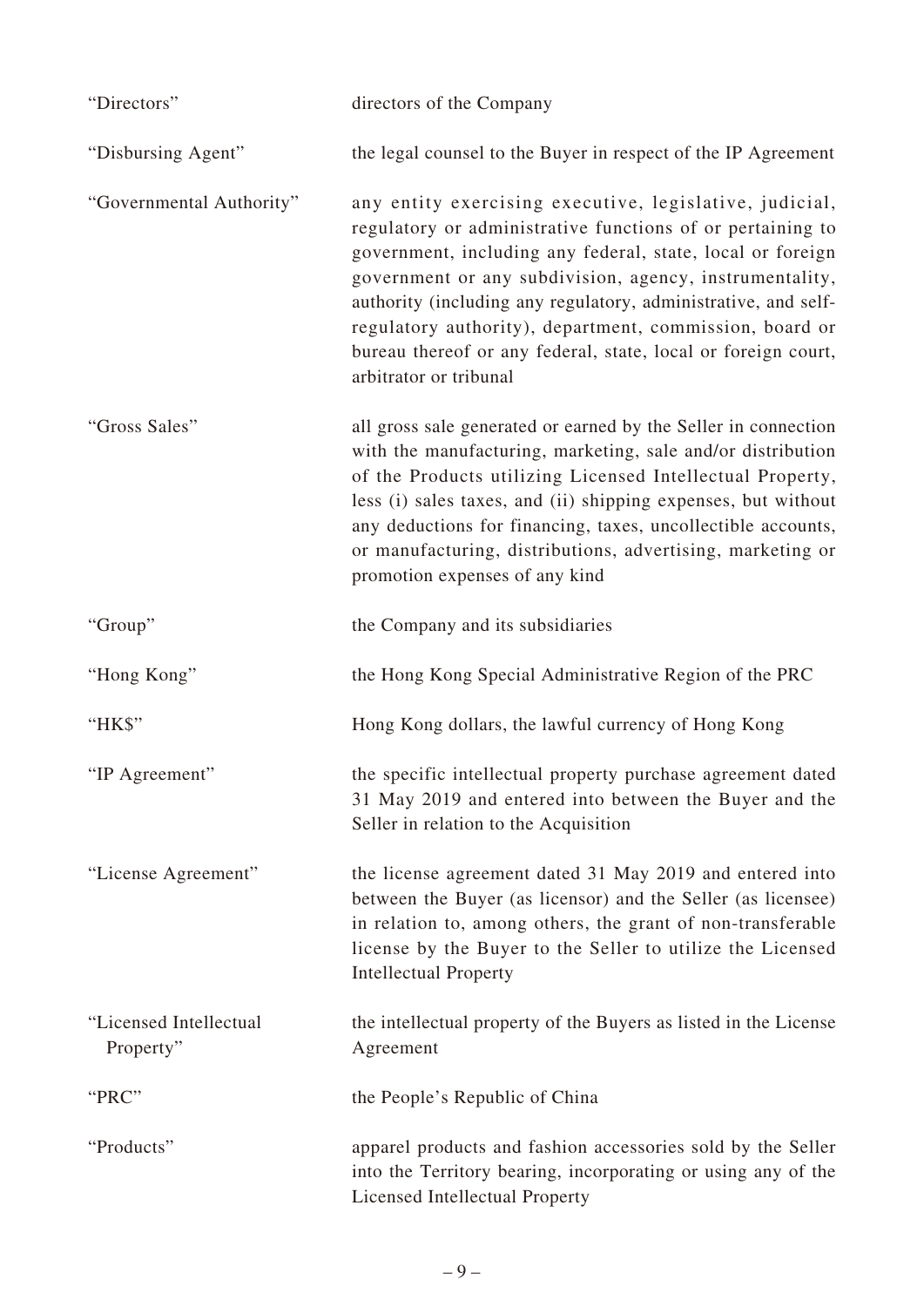| "Purchase Price"                     | the total consideration in the sum of US\$1,400,000<br>(approximately HK\$10,850,000) payable by the Buyer to the<br>Seller in accordance with the terms of the IP Agreement                                                                                                                                                                                                          |
|--------------------------------------|---------------------------------------------------------------------------------------------------------------------------------------------------------------------------------------------------------------------------------------------------------------------------------------------------------------------------------------------------------------------------------------|
| "Purchased Intellectual<br>Property" | has the meaning ascribed to it under the section "Nature"<br>of the transaction and assets to be acquired" of this<br>announcement                                                                                                                                                                                                                                                    |
| "Royalty Payment"                    | has the meaning ascribed to it under the section "The License"<br>Agreement" of this announcement                                                                                                                                                                                                                                                                                     |
| "Seller"                             | JP Outfitters, LLC, a Delaware, U.S. limited liability<br>company                                                                                                                                                                                                                                                                                                                     |
| "Shares"                             | ordinary shares of HK\$0.01 each in the share capital of the<br>Company                                                                                                                                                                                                                                                                                                               |
| "Shareholders"                       | holders of the Shares                                                                                                                                                                                                                                                                                                                                                                 |
| "Stock Exchange"                     | The Stock Exchange of Hong Kong Limited                                                                                                                                                                                                                                                                                                                                               |
| "Term"                               | twenty (20) year period from the date of the License<br>Agreement through the close of business in the State of                                                                                                                                                                                                                                                                       |
|                                      | Delaware, U.S., on 31 May 2039, subject to the terms of the<br>License Agreement. Thereafter, the Term shall automatically<br>continue for successive ten (10) year periods, unless either<br>the Seller or the Buyer delivers written notice of termination<br>to the other party no more than 180 days, and no less than 90<br>days, before the expiration of the then current Term |
| "Territory"                          | continental North America, South America, Central America<br>and the Caribbean and online sales to customers on a<br>worldwide basis                                                                                                                                                                                                                                                  |
| "U.K."                               | The United Kingdom of Great Britain and the Northern<br>Ireland                                                                                                                                                                                                                                                                                                                       |
| "U.S."                               | The United States of America                                                                                                                                                                                                                                                                                                                                                          |